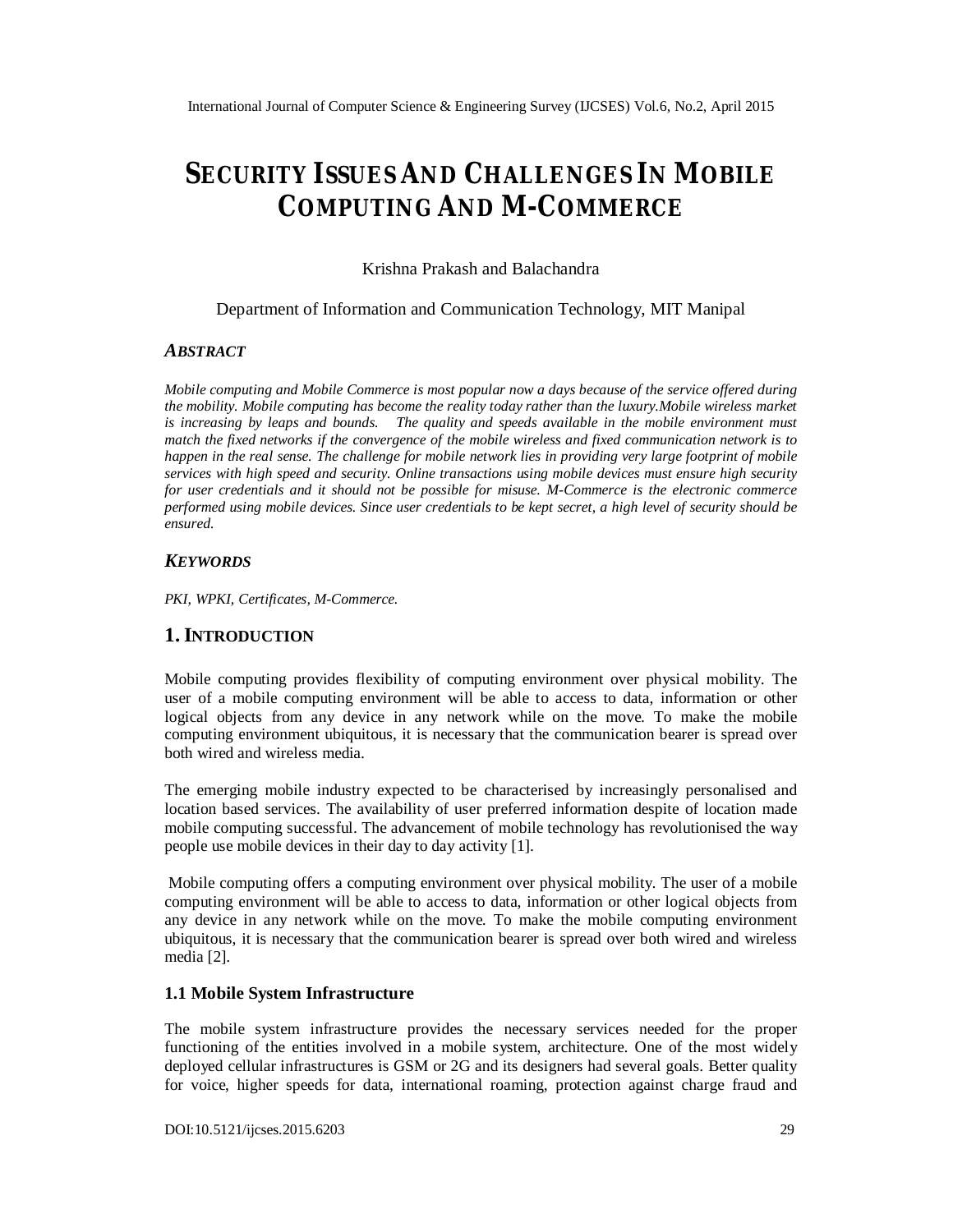eavesdropping. The UMTS or 3G promised advanced services such as mobile internet, multimedia messaging, video conferencing etc. UMTS standards were defined by an international consortium called 3GPP (Third generation partnership project) [3].

#### **1.1.2 Fundamentals of a cellular system**

The generic block diagram of a cellular system is shown in the Fig 1 below.



Fig 1: Cellular System

The basic geographical unit of a cellular system is called a cell is the geographical area covered by a transmitter. At the lowest level, a cell phone is connected to a base station (or base transceiver station) by a radio link. Multiple base stations are connected to and controlled by a base station controller. The connection between a base station and its controllers could be a microwave link, optical link in general any radio link. Multiple base station controllers and upstream are connected to Mobile switching centre. The Mobile Switching Centre (MSC) forwards an incoming call to the destination MSC. The MSC also keeps track of accounting and billing information. MSC are connected each other through wired networks such as Public Switched Telephone Network (PSTN).

The user has a subscription to some networks called as his home network. A one to one association between MSC and a network is maintained. An MSC has a database, called the Home Location Register (HLR) having information of all its subscribers. The data base contains the information of subscriber's mobile number, the services availed and a secret key stored in the mobile known only to the HLR. HLR also maintains the dynamic information of its roaming customers for charging. It includes the current location of a user and the cellular network used by the user [4].

A subscriber may avail the services of other networks (called as foreign networks) that have an agreement for roaming with subscriber's home network. Each cellular network also maintains a database called as Visitor Location register (VLR) of users currently visiting that network with the list of services the subscriber entitled to.2G technology introduced Subscriber Identity Module (SIM) card which stores three secrets used for cryptographic operations [5]. The secrets are: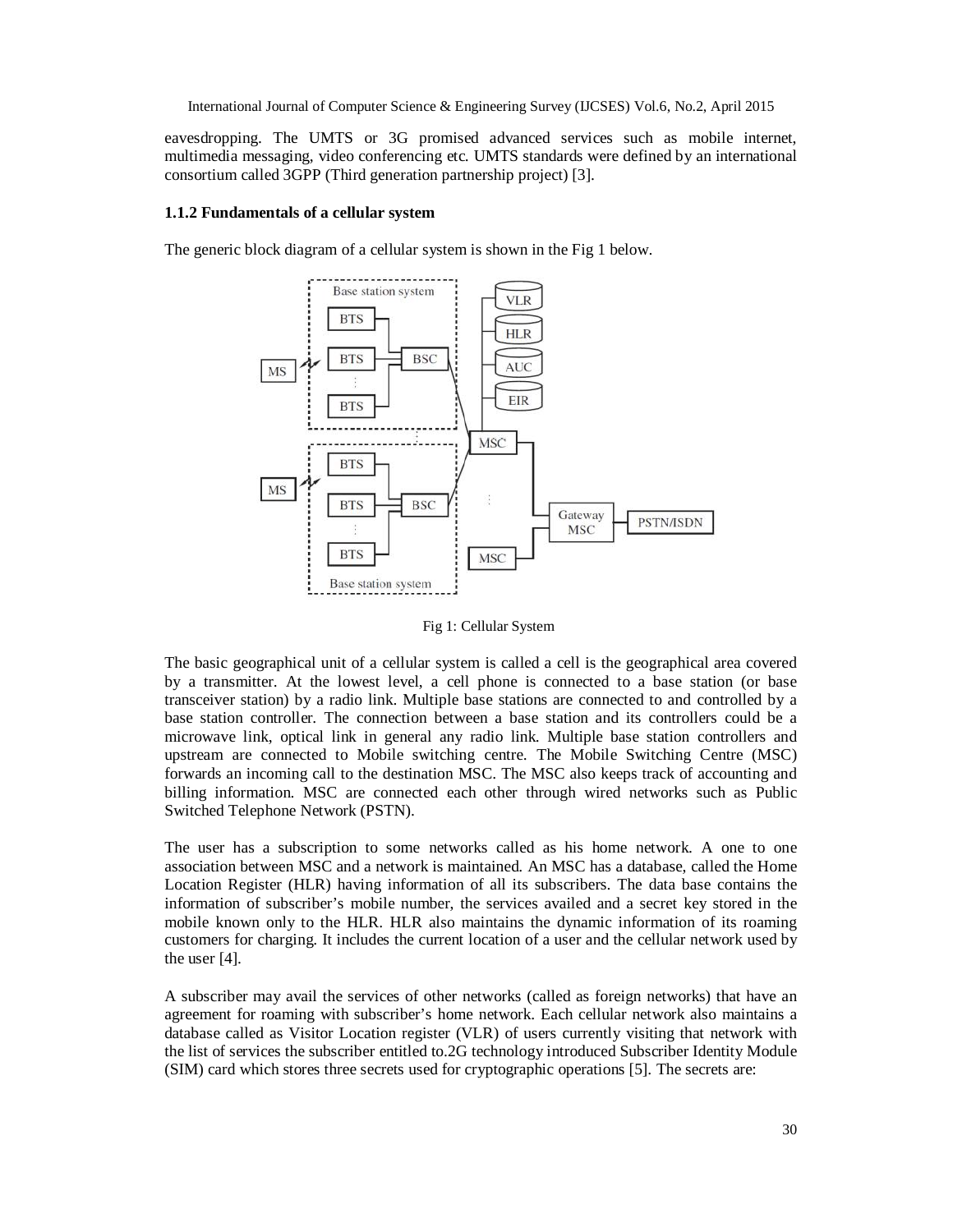1. IMSI (International Mobile Subscriber Identity): A unique 15 digit subscriber identification number used to identify each registered users uniquely. It is stored in the SIM and has following three parts.

a. Mobile Country Code (MCC): It has 3 decimal places.

b. Mobile Network Code (MNC): It has 2 decimal places. These two fields uniquely identify a country and the operator.

c. Mobile Subscriber Identification Number (MSIN): It has a maximum of 10 decimal places and identifies the user in the home network.

2. A 128 bit subscriber authentication key known only to the SIM and HLR of the subscriber's home network.

3. A PIN known to the phones owner and used to unlock the SIM. It is used to prevent the misusing of the stolen phones.

# **2. SECURITY IN POPULAR MOBILE NETWORKS**

## **2.1 Security in GSM**

The two principal tasks involved for providing GSM Network security are:

a) Entity authentication and Key agreement

b) Message protection.

### **2.1.1 Entity Authentication and Key Agreement**

Fig 2 illustrates authentication procedure involved in GSM. It has following steps.

1. Authorization request from Cell Phone:

During authorization request step, the cell phone sends the encryption algorithm it can support to the base station and IMSI/TMSI number to the MSC. If the cell phone is away from its home network, the IMSI will be received by the MSC of the visited network. The latter communicates the IMSI to the MSC/HLR of the cell phones home network with a request to provide a challenge that will be used to authenticate by a cell phone.

2. Creation and transmission of authentication vectors:

The IMSI obtained by the MSC is used to index the home location registers to obtain a shared key, Ki known only to the SIM and HLR of the home network. The MSC/HLR generates 128 bit random number, RAND, which functions as a challenge in the challenge-response authentication protocol. The two quantities XRES and Kc are computed as below.

XRES=A3 (RAND, Ki) Kc=A8 (RAND, Ki)

Where, A3 and A8 are two keyed hash functions. XRES is the expected response in the challenge response authentication protocol. Kc is the encryption key. The HLR creates five authentication triplets, each seeded by freshly chosen random numbers. Each triplet is of the form-

<RAND, XRES, Kc>

The triplets are sent to the MSC of the home network by the HLR. If the cell phone is visiting a foreign network, the MSC forwards the triplets to the MSC of the visited network. Five triplets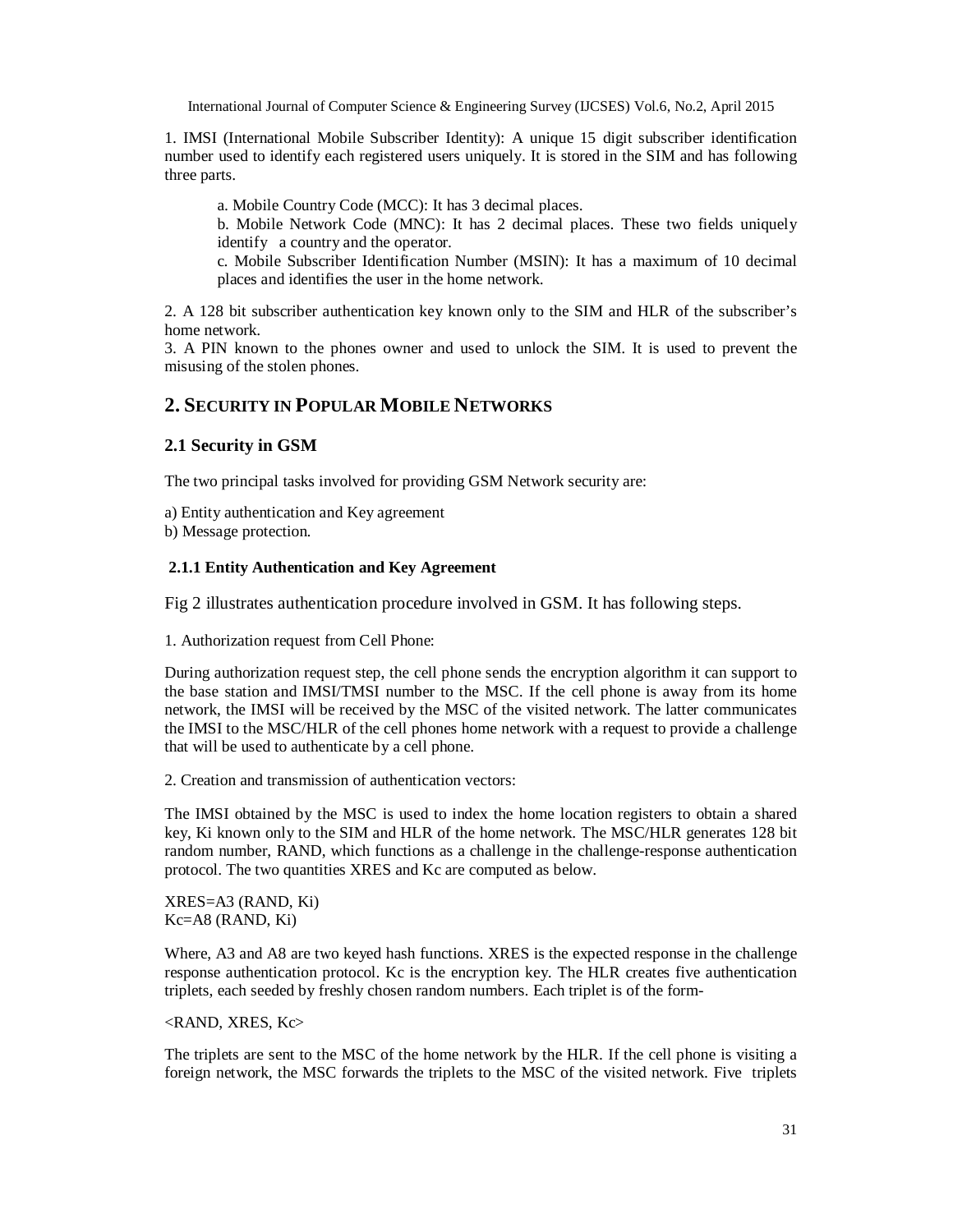are sent so that four subsequent authentications may be performed without the need to repeatedly involve MSC/HLR of the home network.

The MSC sends the challenge (RAND) from the first triplet to the base station and it is forwarded to SIM on the cell phone.

3. Cell Phone response:

Once the SIM has received RAND, it computes SRES (Signed Response) similar to XRES. It can be computed by an entity with the knowledge of Ki, key shared between the SIM and HLR. The cell phone sends SRES to the base station and it is forwarded to MSC. The MSC compares if SRES is equal to XRES and if they are same MSC concludes that SIM knows Ki and identifies it as a genuine subscriber.

4. Computation/Receipt of encryption key:

The SIM computes Kc and MSC extracts Kc from its authentication triplet and communicates it to the base station. Further all communications between cell phone and base station are encrypted using Kc.



Fig 2: Authentication steps in GSM

## **2.1.2 Message Protection**

Stream cipher technique is used to encrypt the message transmission between cell phone and base station. The key stream generator for this is denoted as A5. The key stream is a function of the 64 bit encryption key, Kc, and 22 bit frame number. KEYSTREAM= A5 (Kc, FRAME\_NUMBER)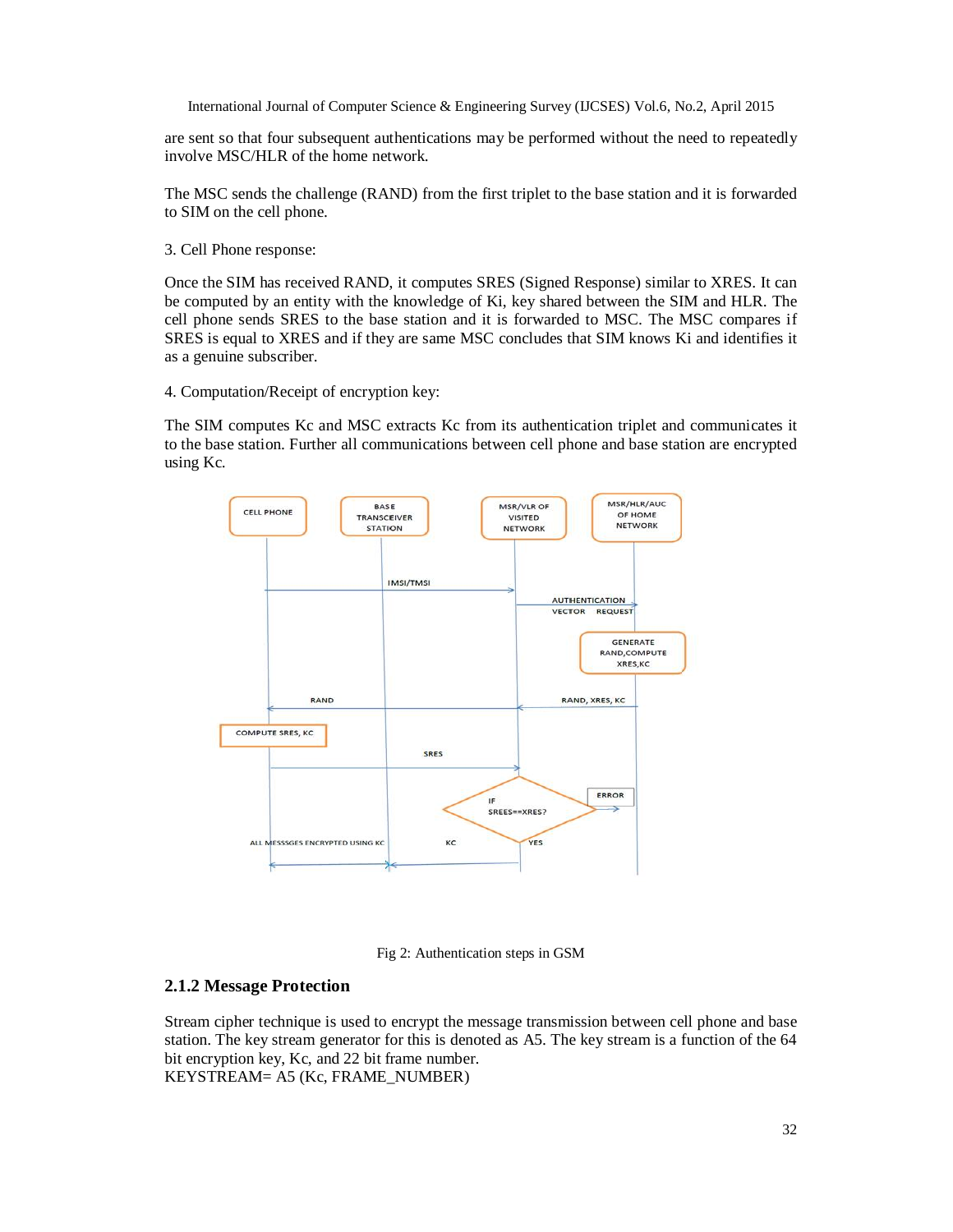For each frame transmitted, the frame number is incremented which changes the key stream for each frame sent during a call. Usually cipher text is generated by X-OR ing the plain text and the key stream.

Computation of the key stream and encryption do not require any static information stored in the SIM. Computation of XRES and Kc requires the subscriber authentication key, Ki. Hence the functions A3 and A8 must be supported by the SIM and A5 typically not.

### **2.1.3 Problems and drawbacks**

There are some security shortcomings identified in GSM. The first flaw is related to authentication of the subscriber as illustrated in the following Fig 3 .The system uses temporary identifier, Temporary Mobile Subscriber Identity ( TMSI) to prevent the identity. If the VLR could not recognize or TMSI is lost, the IMSI is transmitted in plain text. There is no possibility of encrypting IMSI with A5, RAND is transmitted only after the successful authentication of the system is happened. This flaw may be exploited by using forged BTS and BSC. Unless the IMSI is transmitted in plain text subscriber is rejected. This type of attack is not common in principle in GSM networks and could be fought by a mutual subscriber-BSS authentication.



Fig 3: Unknown TMSI and plaintext IMSI transmission

In GSM, the SIM is authenticated to the network, but authentication of network is not carried out as a part of GSM protocol. This could result in false base station problem.

Another flaw comes from SIM card cloning. If an attacker succeeds in cloning a SIM card and then turns a Mobile Network (MN) on, the network will detect two mobile devices with same identifiers at same time and will close the subscription and thus impeding identity thefts.

#### **2.2 Security in General Packet Radio Service (GPRS)**

GPRS technology lies between 2G and 3G, promises higher data throughput for sporadic traffic illustrated in Fig 4. 2.5G extends GSM by adding best effort packet switched communication for low latency data transmission.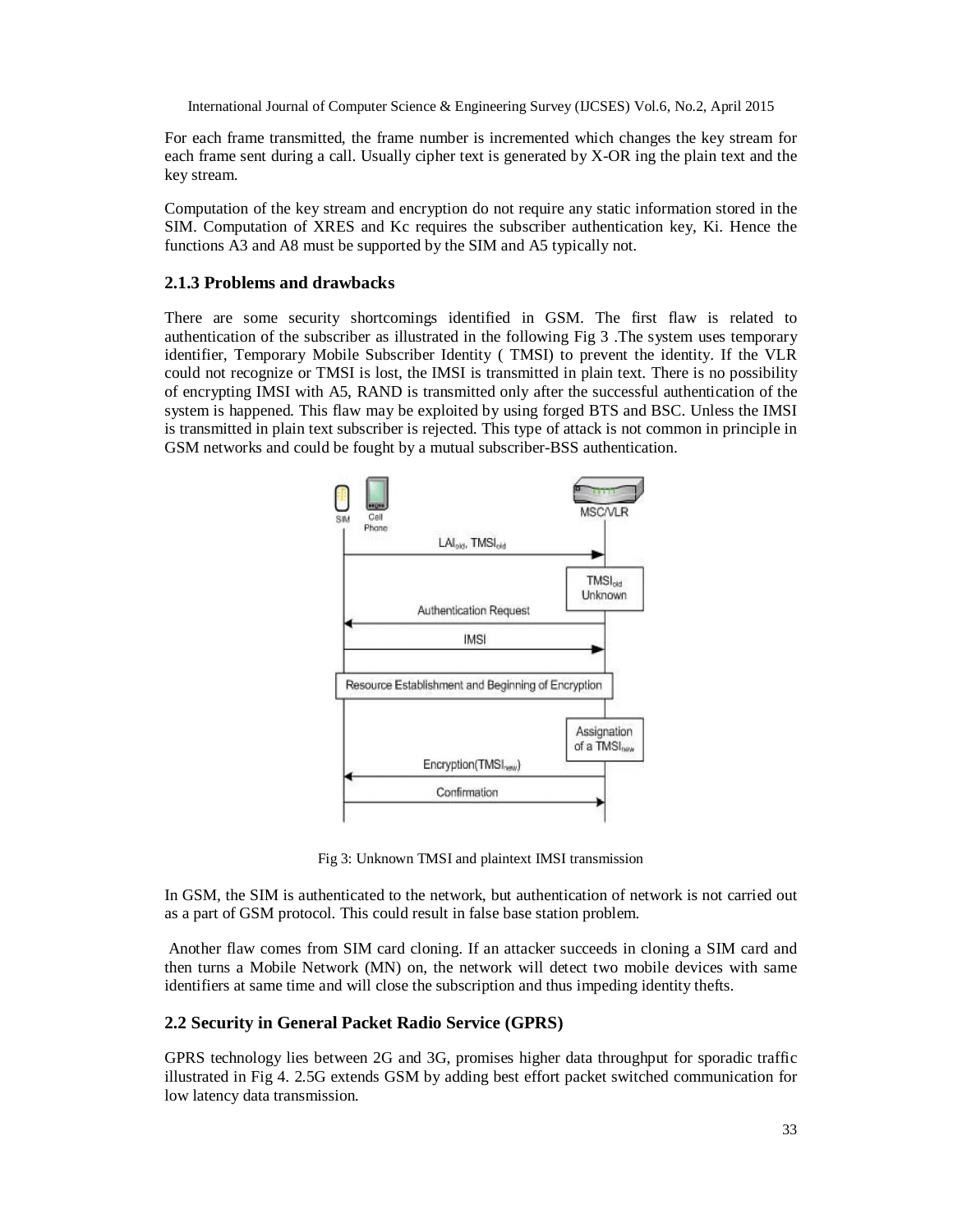#### **2.2.1 GPRS Architecture**

Unlike GSM, GPRS is able to provide packet based IP connectivity to a MN and also proposes a higher throughput by allocating radio resources as a volume of information to be transmitted. The GPRS has following two entities.

a) Serving GPRS Support Node (SGSN): It manages the attachments of MN in the service zone and acts as an interface for packets on the way to GGSN. The link between these two entities are based on IP, but user traffic is protected by encapsulating in a proprietary protocol called as GTP (GPRS tunnelling protocol). SGGN is the in charge of security providing integrity, authentication, and authorization as BSC in a 2G.

b) Gateway GPRS Support Node (GGSN): It provides the connectivity between operator's packet oriented network and IP network. It collects traffic statistics and manages billing, session and routing information. It also provides IP address to a MN and sustains for entire duration of attachment.

Fig 4 illustrates various elements of a GPRS network and their inter connections.

There are mainly three interfaces in GPRS network. They are:

- 1. Gp: Interface between internal SGSN and external GGSN.
- 2. Gi: Interface between mobile operator and network.
- 3. Gn: Interface between GGSN and SGSNs of the same operator.



Fig 4: GPRS network and inter connections

#### **2.2.2 GPRS Subscriber authentication and GPRS data encryption**

This process is similar to the authentication of GSM. The authentication is performed by SGSN and uses an independent random number GPRS-RAND. The GPRS network provides a distinct challenge reply (GPRS-SRES) and GPRS encryption key (GPRS-Kc) from the GSM network.

GPRS data encryption is performed using GPRS encryption algorithm (GEA). It differs from GSM in such a way that, here encryption is performed up to SGSN and not between MN and BTS.GPRS- Kc key is separately stored from GSM Kc key.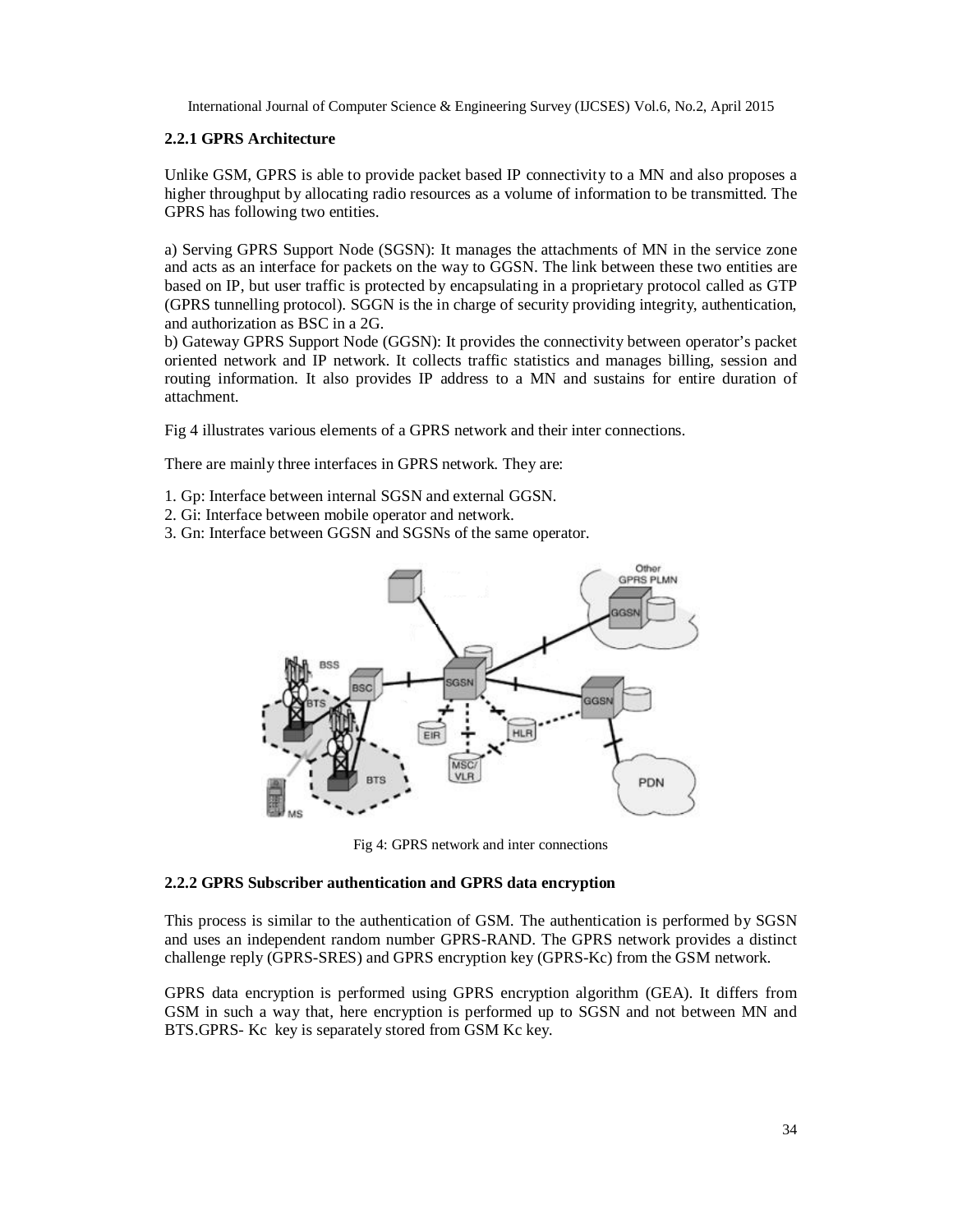#### **2.2.3 Security flaws in GPRS**

The weak points of GPRS network are as follows.

1. The mobile terminal or SIM card:

Authentication algorithms are similar to those of GSM and similar kind of attacks may be initiated.

2. The GPRS radio link:

The encryption of radio link is based on KASUMI cipher it is deliberately simplified to perform well in resource limited devices.

3. The GPRS Application security:

The application security protocol proposed for GPRS is Wireless Application Protocol (WAP) maintained by WAP forum. The WAP gap is a serious security flaw.

#### **2.3 Security enhancements in UMTS**

The UMTS uses larger frequency band and its objective is to provide high data and voice rate. Since it has larger frequency band, a higher number of calls may be simultaneously serviced. The throughput for data communication has been increased significantly. Following Fig 5 illustrates UMTS infrastructure and its connecting elements.



Fig 5: The UMTS Infrastructure

The UMTS network supports interoperability with GSM/GPRS network. The infrastructure includes GSM/GPRS specific and UMTS specific functionalities. The UMTS reuses GSM/GPRS functionalities for voice calls or data transmissions. It differs in the protocol layer for each interface with respect to radio technology [6]. The following two nodes replace those of GSM/GPRS.

a) Node B replaces BTS

b) RNC (Radio Network Controller) replaces BSC

The 3G Security system define a higher security management for UMTS networks. New security provisions have been added such that detection of rogue base stations, network mutual authentication, strict control over the transmission of secret keys, longer encryption keys etc.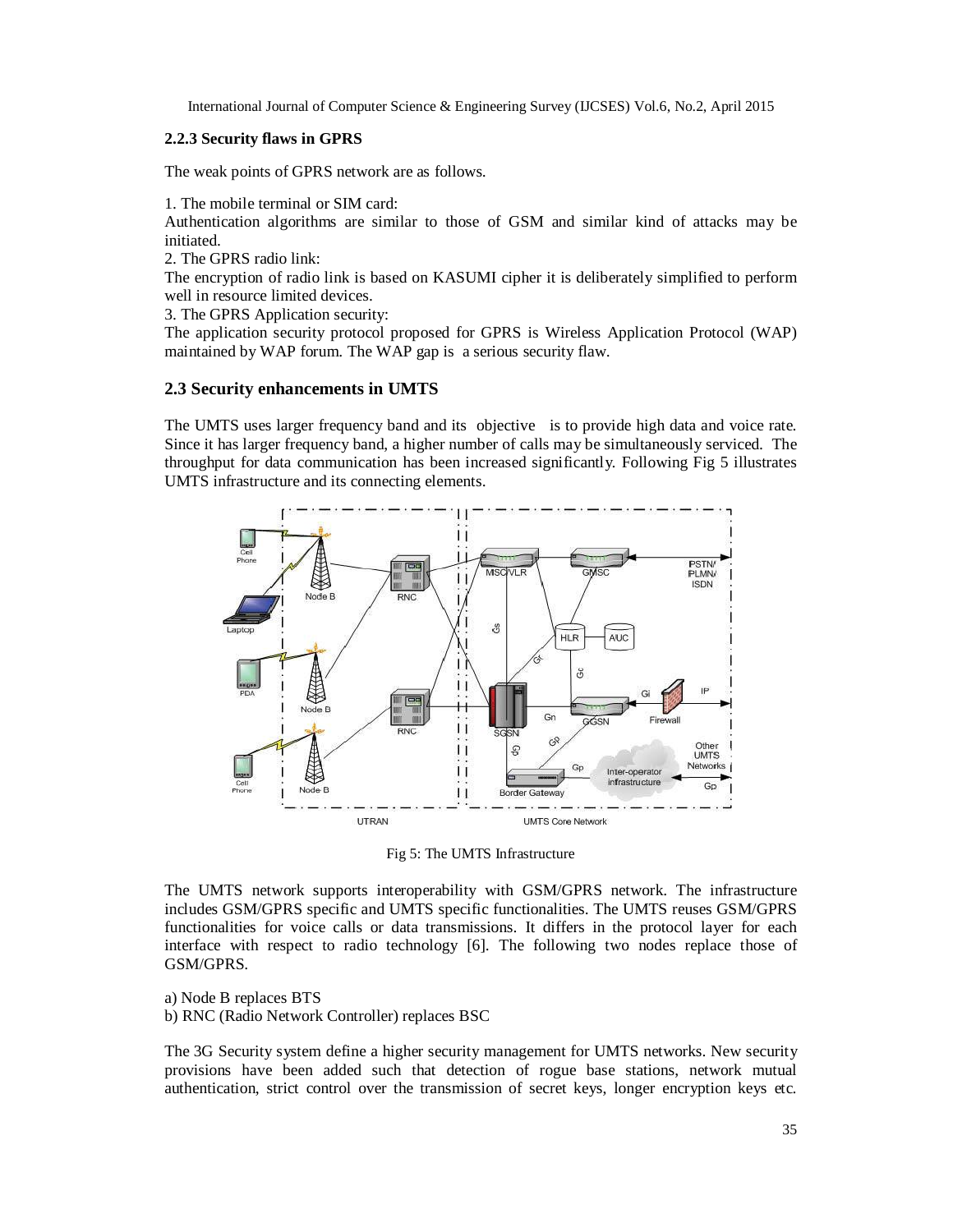GSM SIM card is replaced with more powerful chip called as USIM (Universal Subscriber Identity Module). Following features are built into UMTS to overcome the shortcomings of GSM.

1. False base station problem is impossible in UMTS, since each signalling message is individually authenticated and integrity protected.

2. GSM does not support mutual authentication of network and cell phone. In UMTS, as a part of mutual authentication protocol, the SIM card and the network agree on an encryption key and also a key for integrity protection of messages. To prevent replay attacks, the sequence numbers and nonce are used.

3. Data and signalling messages are encrypted. Both integrity protection and encryption are based on KASUMI-a 128 bit block cipher.

4. Messages on all wireless links are encrypted, not the link between cell phone and the base station. The algorithms for encryption and integrity can be negotiated between the SIM and the network.

> MSR/HLR/AUC MSR/VLR OF BASE **CELL PHONE TRANSCEIVER** OF HOME **VISITED** NETWORK **STATION NETWORK SECURITY CAPABILITIES IMSI/TMSI AUTHENTICATION VECTOR REQUEST GENERATE** RAND, COMPUTE **AUTH. VECTORS** AUTH.VECTORS(RAND XRES, CK, IK, AUTN) RAND, AUTN **VERIFY** MAC,COMPUTE IK, CK, XRES SRE FRROR SREES==YRES2 **SECURITY** MODE, COMMAND ALLOWED CRYPTO ALGO...CK. IK YES ALGO, CAPABILITIES

The Fig 6 and Fig 7 illustrate the authentication procedure in a UMTS network.

Fig 6: Authentication Protocol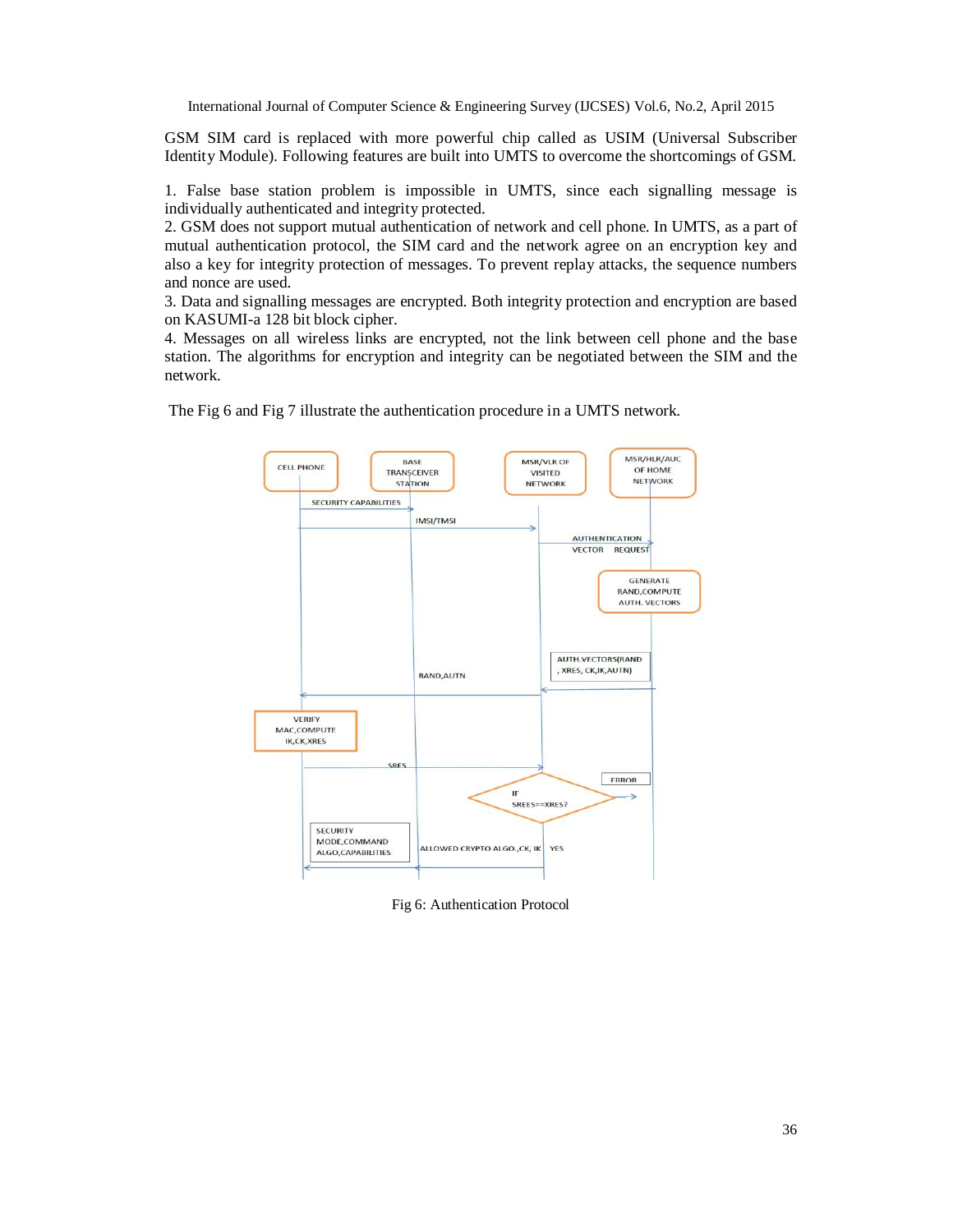

Fig 7: Authentication vector computation

#### **2.2.4 Integrity Protection and Encryption**

Message origin authentication and integrity protection are provided using a MAC. In UMTS the MAC computation and Encryption are performed as shown in Fig 8.



Fig 8 : MAC computation and Encryption in UMTS

The per- message MAC is computed as follows.

Per –message MAC= F9 (IK, COUNTi, FRESH, Direction, message)

The Integrity key IK is computed during authentication and key agreement phase, is used during the generation and verification of MAC. Two variables COUNTi ( sequence number derived from the frame number) and FRESH ( a random number) are used to prevent replay attacks. At connection set up, COUNTi is initialized by the cell phone while FRESH is generated by the BSC. The Direction indicates from where the message is originated (BSC or Cell phone).

In UMTS, integrity check is performed only on signalling data, encryption is performed on both signalling and user data. A stream cipher is used and the key stream is a function of the cipher key CK, a frame count, COUNTc, the radio channel indication (bearer), and the direction indication.

#### KEYSTREAM= F8 ( CK, COUNTc, BEARER, DIRECTION, LENGTH)

The functions F8 and F9 are based on KASUMI, an 8 round fiestel cipher with 64 bit block size and 128 bit key. For MAC generation, KASUMI in CBC (Cipher Block Chaining ) mode used and key stream generation uses OFB (output feed back).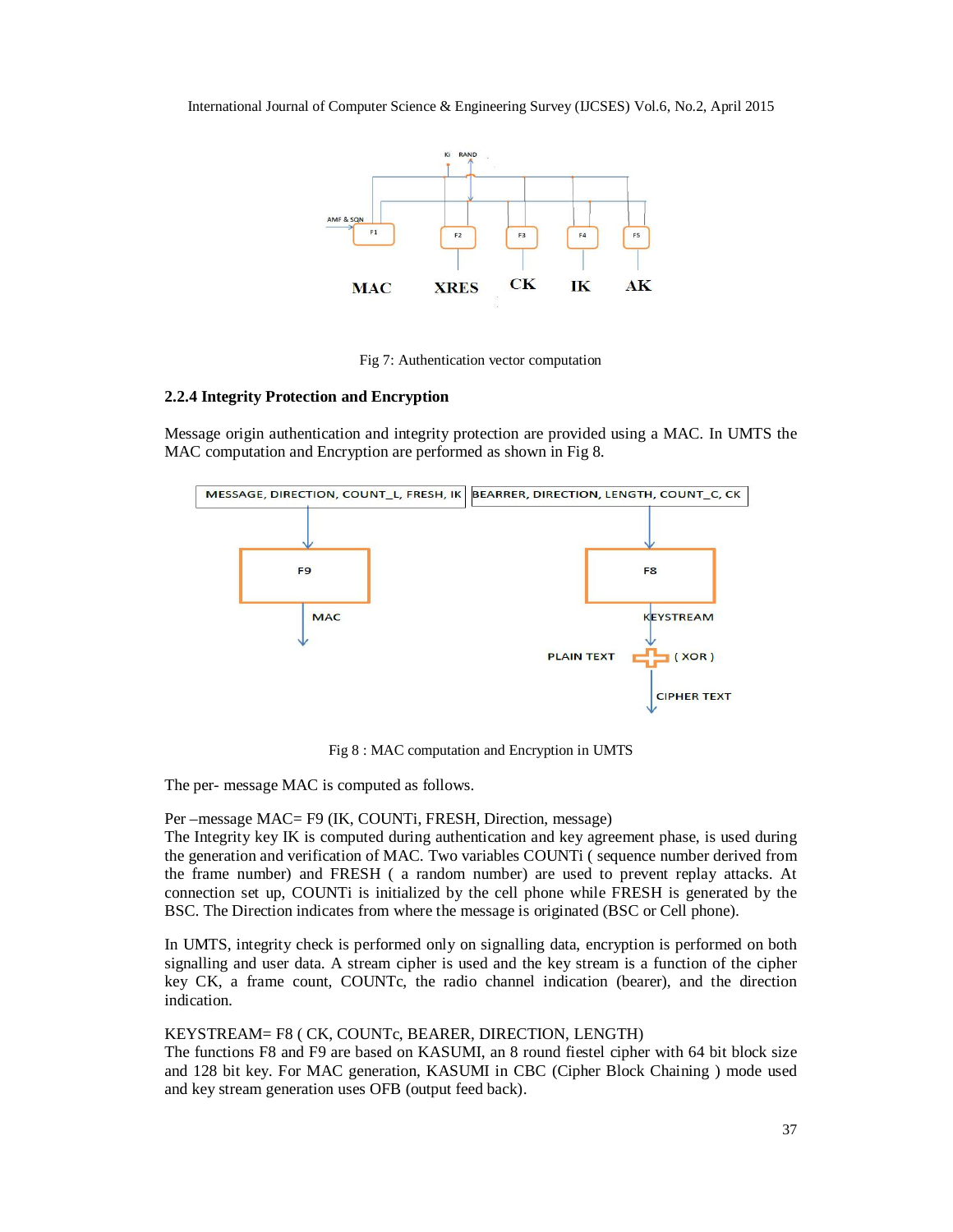The reason for choosing KASUMI based on an excellent combination of security, performance and implementation characteristics.

## **3. NEXT GENERATION MOBILE NETWORKS**

The next generation networks are also called as 4G by International Telecommunication Unit (ITU) currently under development. It is aiming to provide a maximum throughput of 100 mb/s. The 3G networks supported transparent interconnection of IP, PSTN etc., 4G networks will support full heterogeneity in the radio subsystem and supporting multiple radio technologies. For example WLAN and cell phones are transparently connected without any communication or compromise with quality of service.

#### **3.1 The 4G network Architecture**

Fig 8 illustrates the 4G architecture with its components.



Fig 8: 4G network Architecture

The 4G technology is designed to facilitate improved performance over previous technologies. It is intended to support voice, video/multimedia applications with broadband support. The 4G network mainly composed of four layers namely user, access, transport, service. Each layer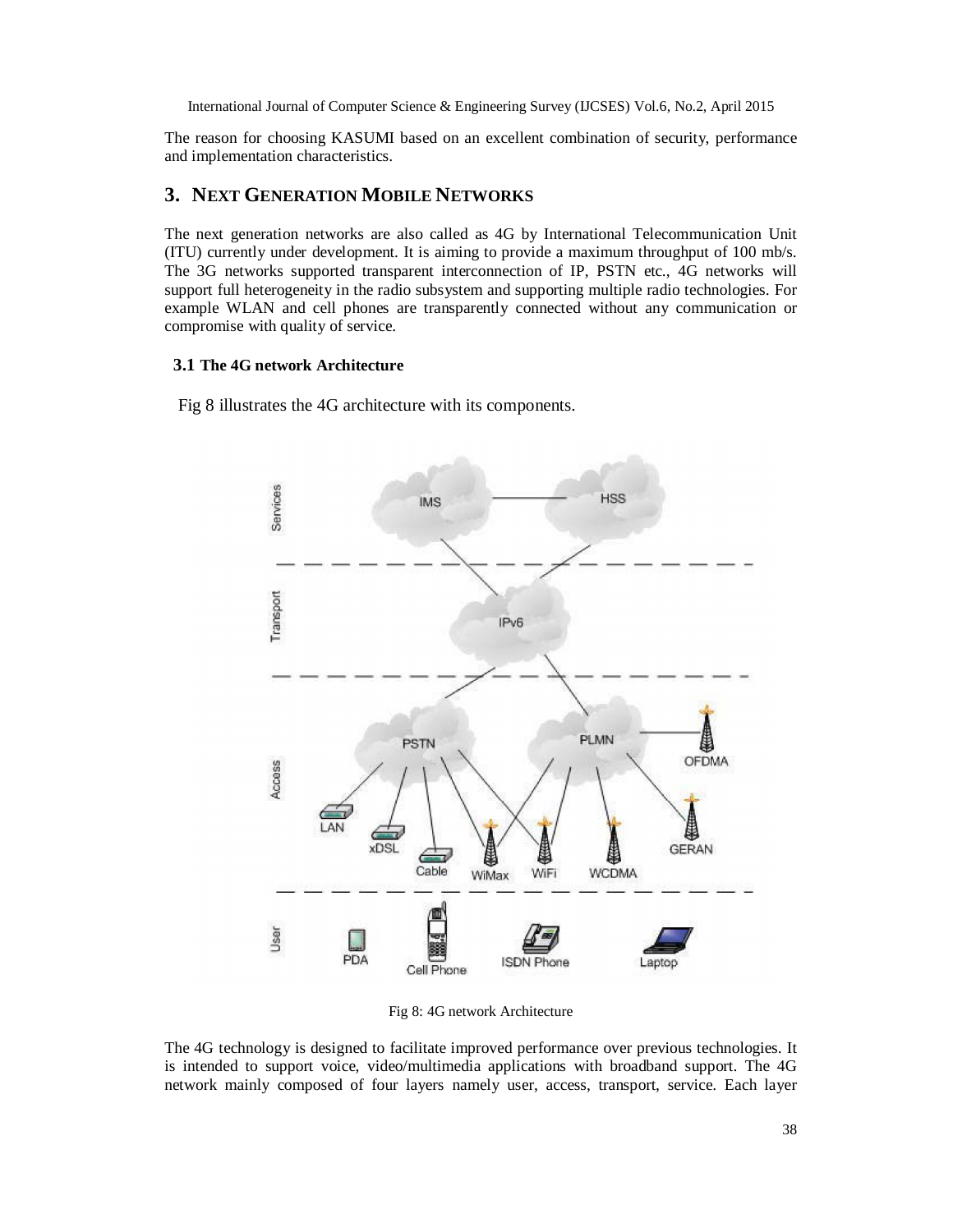communicates each other using total transparent and communication technologies. The 4G technology is developed by keeping following points in mind [7].

- 1. High data rate (1 GBPS peak rate for low mobility and 100 MBPS peak rate for high mobility)
- 2. High capacity
- 3. Low cost per bit
- 4. Low latency
- 5. Good quality of service
- 6. Good coverage
- 7. Mobility support at high speed rates

The next generation mobile communication technology universally identified as 4G technology and more importance is given to increased security and reliable communication. The 4G is Internet Protocol based technology and works based on TCP/IP [8]. At present LTE ( Long Term Evolution) and WiMAX ( World Wide Interoperability for Microwave Access) are the two key identified technologies for achieving 4G performance objectives [9]. The following paragraphs briefly discuss the above two key technologies.

#### **3.1.1 WiMAX**

The Fig 9 illustrates a cellular WiMAX architecture components and technologies. ASN ( Access Service Network) and CSN (Connectivity Service Network) are the two key components in this architecture. The elements in the ASN are base station and ASN gateways connected over IP infrastructure. The ASN gateway maintains accountibg information and security policies with mobility support for mobile stations. The Mobile IP home agent in the CSN provides global mobility. The key elements involved in this architecture are as below.

1. AAA (Authentication, Authorization and Accounting): It is located in CSN network, authenticates mobile station against the credentials stored in AAA database. After successful authentication the Mobile Station (MS) profile is handed over to ASN gateway with associated quality of service parameters.

2. Home agent (HA): It processes control signals from ASN gateway and assigns mobile IP address to MS and manages data traffic through HA server.

3. IP Multimedia System (IMS) Server : It processes VoIP call. If the call is outside the WiMAX network for a telephone number, the IMS selects appropriate Media Controller gateway or Media Gateway to the PSTN. Various mobility scenarios are supported including inter ASN gateway, intra ASN gateway and when a MS moves from one BS to other served by same ASN-GW calls are switched seamlessly using signalling.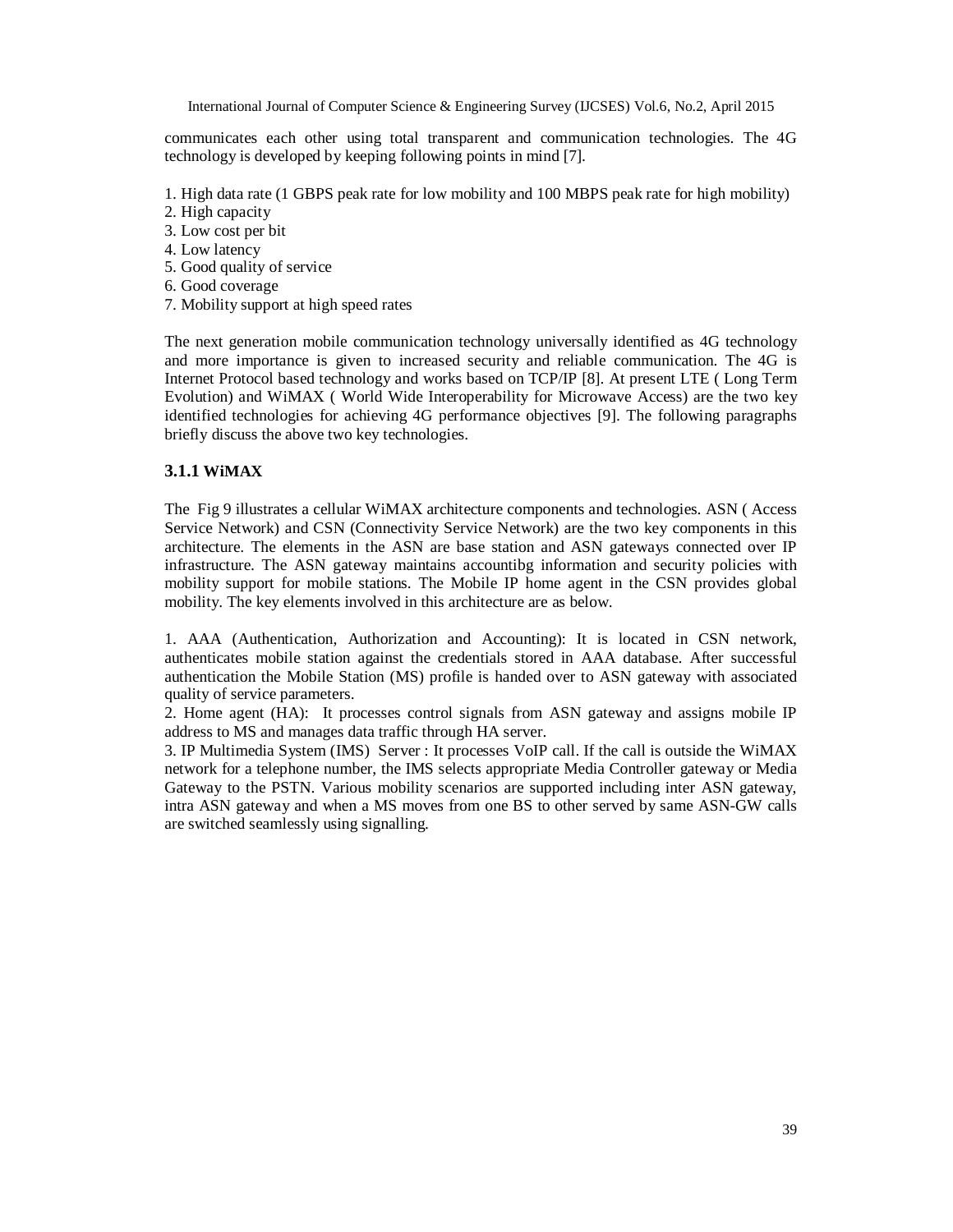

International Journal of Computer Science & Engineering Survey (IJCSES) Vol.6, No.2, April 2015

Fig 9: WiMAX Architecture

## **3.1.2 LTE**

The LTE architecture is demonstrated in Fig 10 below.



Fig 10: The LTE Architecture

The user equipment connected to wireless network through eNB (enodeB) with in E-UTRAN ( Evolved UMTS Terrestrial Radio Access network). The providers network is connected through an IP based Evolved Packet Core (EPC). An LTE network has two types of Network Elements.

1.an eNB (enodeB) , which is an enhanced base station 2. The access gateway (AGW), performs all functions required for EPC.

An LTE utilizes flat all IP based architecture, where traffic generated at user device is represented in native IP format. These packets are then processed by enodeB and AGW. The AGW contains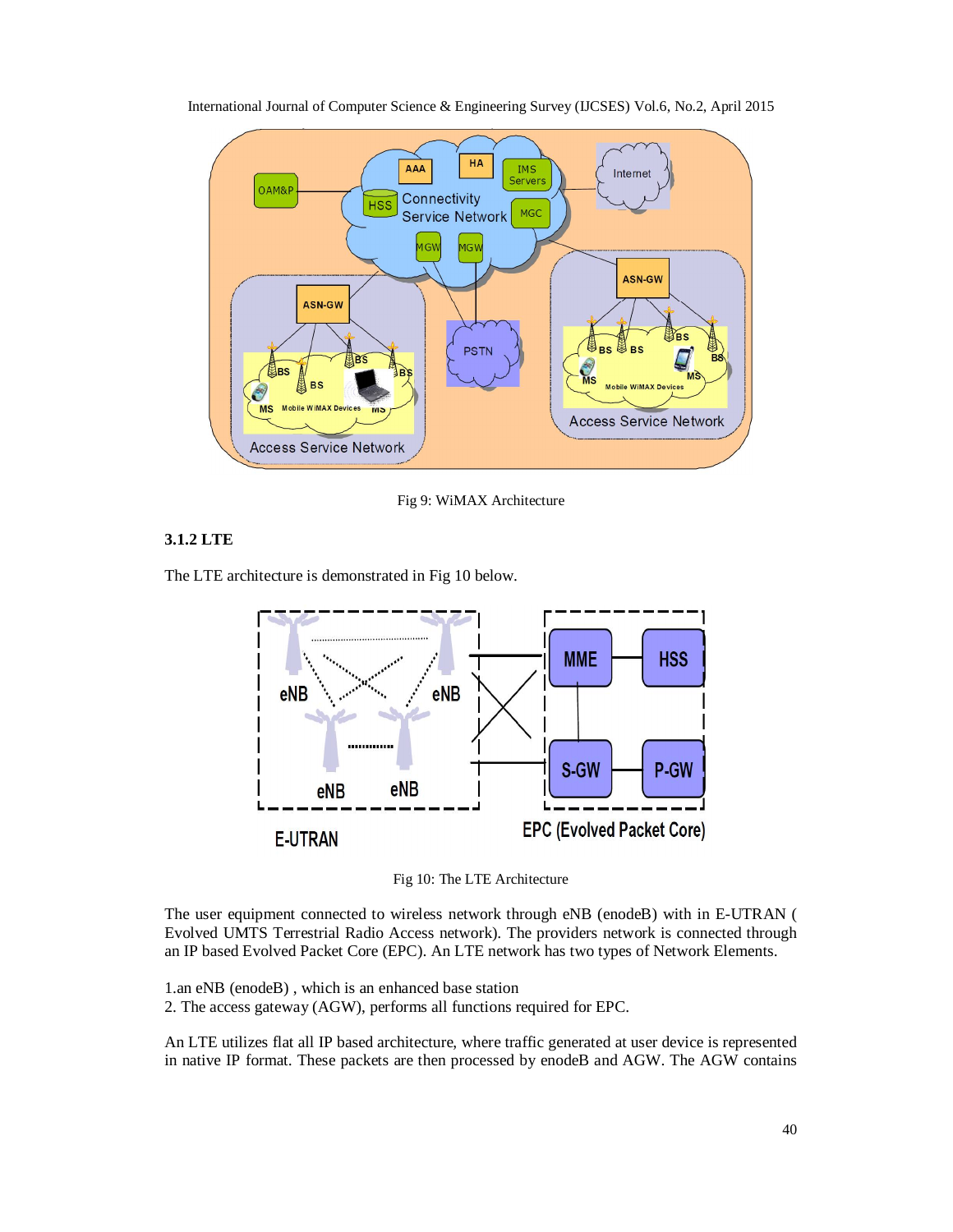several modules including HSS (Home Subscriber Server), P-GW (Packet Data Network gateway), S-GW (Serving Gateway) and MME (Mobility Management Entity).

The MME is an important entity in LTE architecture. It identifies UE and handles security and authentication test with interacting HSS. It tracks UE in idle mode and handles roaming. It chooses an S-GW during initial connection and at intra LTE handover.

The S-GW terminates interface towards E-UTRAN and handles routing and forwarding of data packets.

The P-GW terminates interface towards packet data network (service provider wireline network). It also performs policy enforcement, per user packet filtering, billing and charging and IP address allocation for UE.

The per user accounting information is maintained by HSS. It also holds subscription related information for handling sessions. It generates authentication data and handles to MME. A challenge response authentication mechanism and key agreement procedure is used between UE and MME.

#### **3.1.3 Vulnerabilities in LTE/SAE**

The vulnerabilities in LTE/SAE is classified under the following categories [9].

- 1. Threats against user identity and privacy
- 2. Threats of USIM/UE tracking
- 3. Threat related to handovers and base stations
- 4. Threats related to denial of service
- 5. Threats of unauthorised access to the network
- 6. Compromise of eNB credentials and physical attack on eNB
- 7. Attacks on core networks, including eNB location based attack

## **4. M- COMMERCE: RISKS, SECURITY AND PAYMENT METHODS**

The unprecedented development in wireless and mobile communication has brought forward incredible opportunities for M-Commerce. Mobile wireless has exploded in popularity because of its simplicity and revolution in communication. Mobile wireless market is increasing by leaps and bounds. The success of mobile communication lies in the ability to provide instant connectivity anytime and anywhere to provide high speed data services to the mobile user. The quality and speeds available in the mobile environment must match the fixed networks if the convergence of the mobile wireless and fixed communication network is to happen in the real sense. The challenge for mobile network lie in providing very large footprint of mobile services with high speed and security.

A Mobile Payment is defined as a payment for product or services between two parties for which a mobile device plays a key role in the realization of payment. In an M-Payment activity a mobile phone is used by the payer in one or more steps during banking or financial transactions. The ubiquity of cell phones together with the convenience it offers suggests that mobile payments will constitute an increasing proportion of electronic payments.

Mobile applications can be either be mobile web or native. Security issues in mobile web applications closely resemble those of traditional web applications because of homogeneity in underlying development technologies and protocols [6]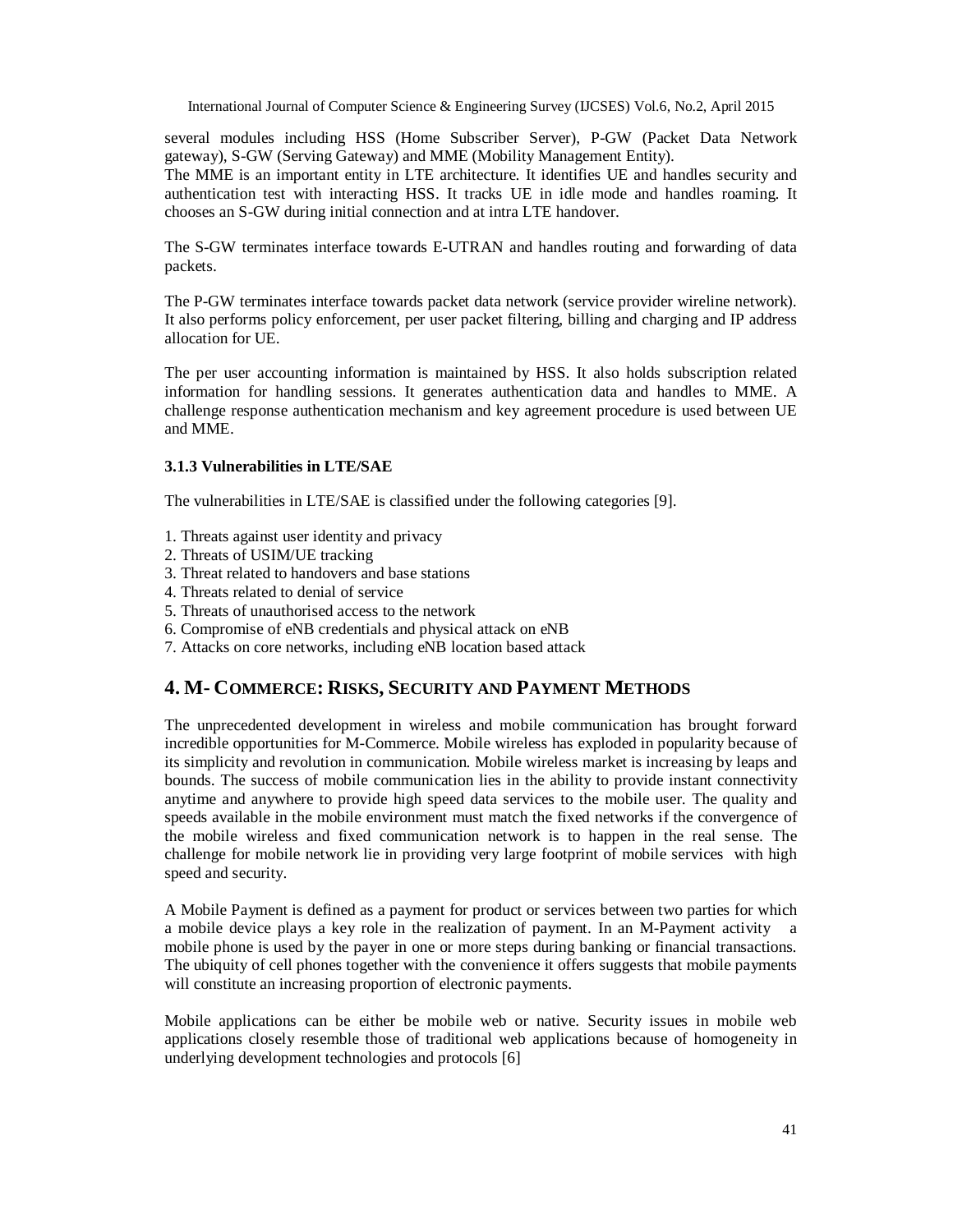## **4.1 Features of M-Commerce**

Following are some unique features of M-commerce.

a. Ubiquity: Here services are offered irrespective of users geographic location.

b. Immediacy: This feature is closely related to ubiquity where real time availment of services is offered for genuine user.eg: stock market data.

c. Localisation: Positioning technologies such as GPS offers goods and services specific to customer location.

d. Instant Connectivity: Constant online facility connected with the network avoiding dial up or boot up procedure.

e. proactive functionality: This feature ensures that the right information(relevant) at right time and place. Services like opt in advertising enables the user choices and preferences frequently.

## **4.1.1 M-Commerce Architecture**

The M-Commerce architecture is 3 tier architecture and mainly consists of following components as indicated in Fig 11.

1. Front end (client): The mobile device or the piece of software running on the mobile device.

2. Middleware (server): It is the software server running business logic of the system.

3. Back end (database): The back end mainly comprised of database servers.



Fig 11: The M-Commerce Architecture

The M-Commerce architecture depicts different entities involved in 3 tiers and their functionalities. The cell phones are the client devices and used to access different services to the users. It provides the interface for the customers and serves as the front end for interaction. The base stations will route and forward the signal to intended destination. The SMS Gateway/WAP gateway supports either text or internet based communication.

The Middle ware constitutes Webserver keeps the business logic of the M-Commerce system. After successful authentication of user, the intended server will provide service requested by the client after proper charging. At the back end there exists a database or set of data bases.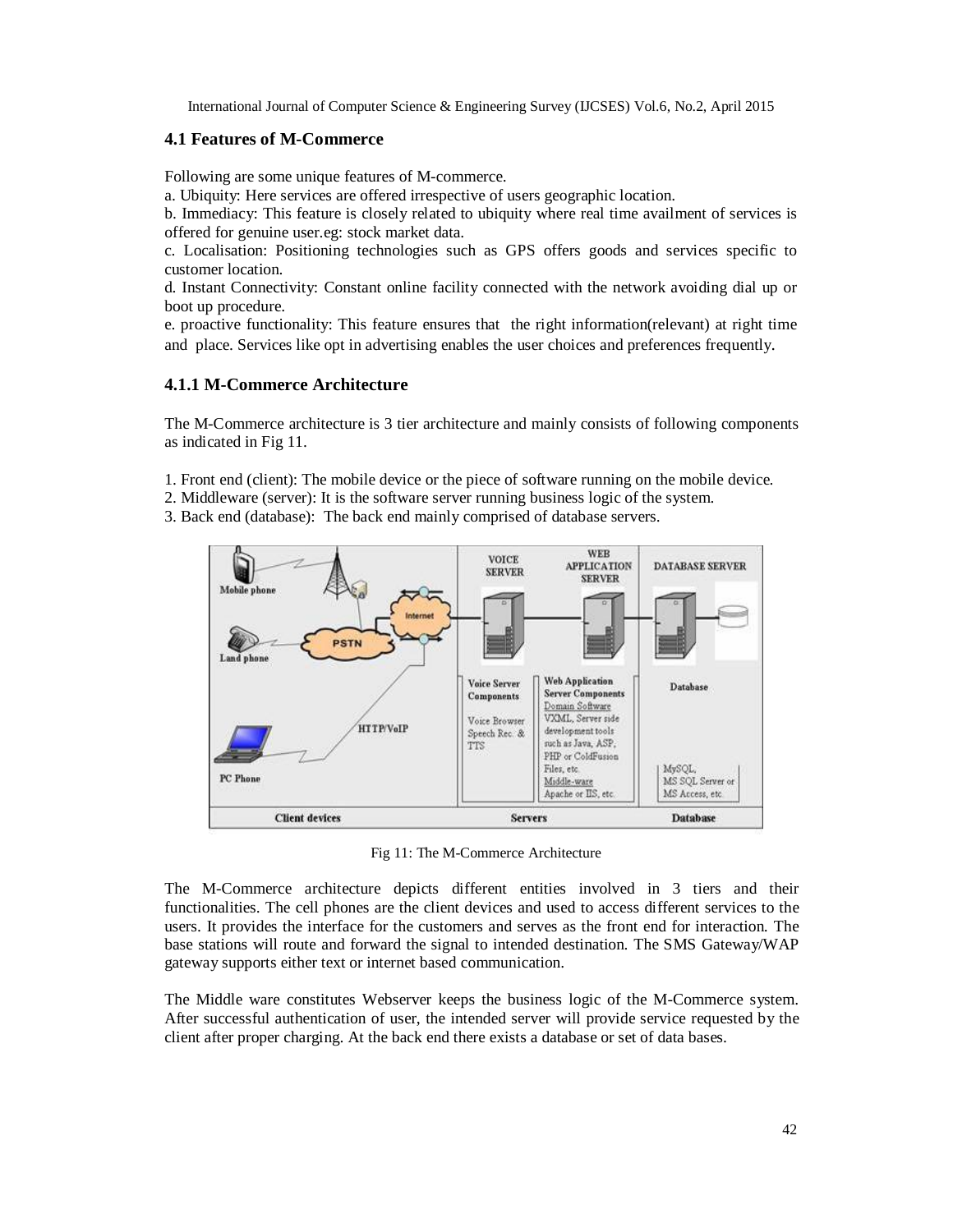#### **4.1.2 M-Payment Life cycle**



Fig 11: M-Payment life Cycle

Payment transaction in a mobile environment is very similar to a typical payment card transactions shown in Fig 11. It differs in the transport of payment detail involved i.e. wireless device using WAP/HTML based browser.

Mobile payment lifecycle has the following main steps.

1. Registration: Customer opens an account with payment service provider for payment service through a particular payment method.

2. Transaction: Transaction mainly comprised of following four important steps.

a) The desire of a customer is generated using a SMS or pressing a mobile phone button.

b) The content provider forwards the request to the payment service provider.

c) Payment service provider then requests a trusted third party to authenticate and authorize the customer.

d) Payment service provider informs content provider about the status of the authentication and authorization. If successful authentication of the customer is performed, content provider will deliver the requested goods.

3. Payment settlement: This operation can take place during real time, prepaid or post-paid mode. A real time payment involves the exchange of some form of electronic currency, for example payment settlement directly through a bank account. In prepaid type of settlement customers pay in advance using smart cards or electronic wallets. In post pay mode the payment service provider sends billing information to the trusted third party, which sends the bills to customers, receives money back, and then sends the revenue to payment service provider.

## **5. WIRELESS PUBLIC KEY INFRASTRUCTURE (WPKI) BASED M-COMMERCE SECURITY SYSTEM**

 Public key cryptography technique is used as backbone for the WPKI to provide security in mcommerce. The entire certificate management life cycle activities starting from certification creation, generation, storing, distribution and revocation of public key certificate is supported by an WPKI architecture. Fig 7 below illustrates various components existing in an integrated WPKI system [8].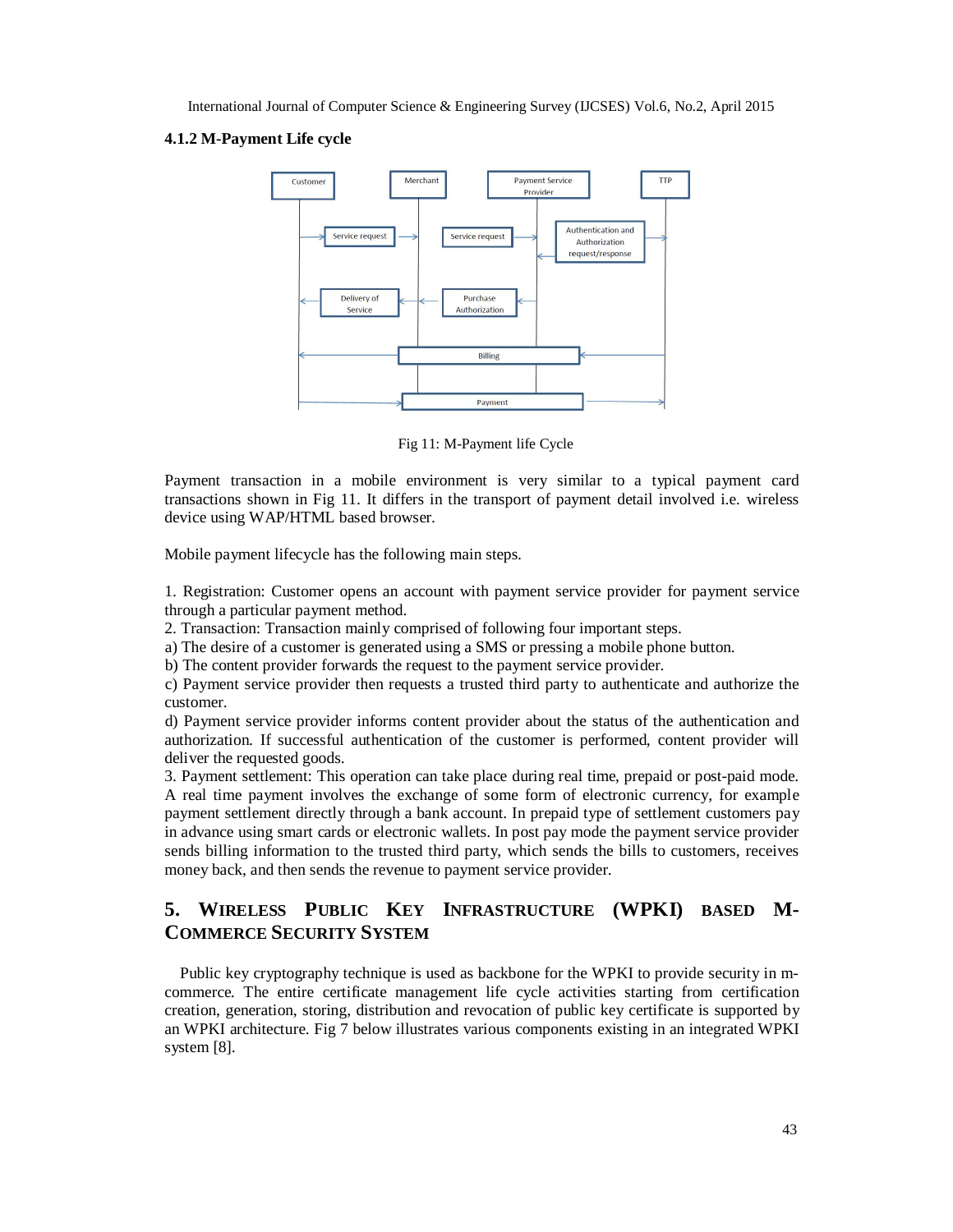

Fig 7: Components of M-Commerce security architecture

WAP is the key entity in a wireless environment for connecting the internet. WTLS is the lighter version of TLS and it is suitable for wireless environment. For the secure connection and communication between service providers SSL is used. For high efficiency the system adopts enhanced certificate verification method which reduces the load of resource constrained devices.

## **6. SCOPE, ADVANTAGES AND LIMITATIONS**

The widespread use of mobile devices now a day generates huge amount of revenues by reducing time and money needed for multiple purposes. The rapid development in mobile computing technology not only creates several opportunities for the business and also opens the door for doing disasters using misuse of technology. The information residing in the mobiles and integrity of the information, security of the information during its journey over the air security of the information with in the wireless network has to be given much importance.

Because of Mobile Computing or Mobile networks, M-Commerce has become reality today. The support of large number of cellular network service providers with competing speed made user to use his mobile device as a transacting module rather than simply using it for making calls. Following are some of the merits and demerits of M-commerce.

#### **Advantages of M-Commerce**

1. Convenience: Just a few clicks on the device serve user purpose.

2. Flexible accessibility: User can be accessible through mobile devices and through various messengers.

3. Easy connectivity: As long as network is available the device can be in action.

4. Personalization: Since the device belongs to a specific user, it provides personalization to its user.

5. Time efficient: Critical transaction can be possible to execute with in a very short span of time.

#### **Dis Advantages of M-Commerce**

- 1. Technological constraints of mobile devices may limit file size to be processed.
- 2. User interface may not be friendly to operate.
- 3. Limitation over the number of characters to be used on SMS.